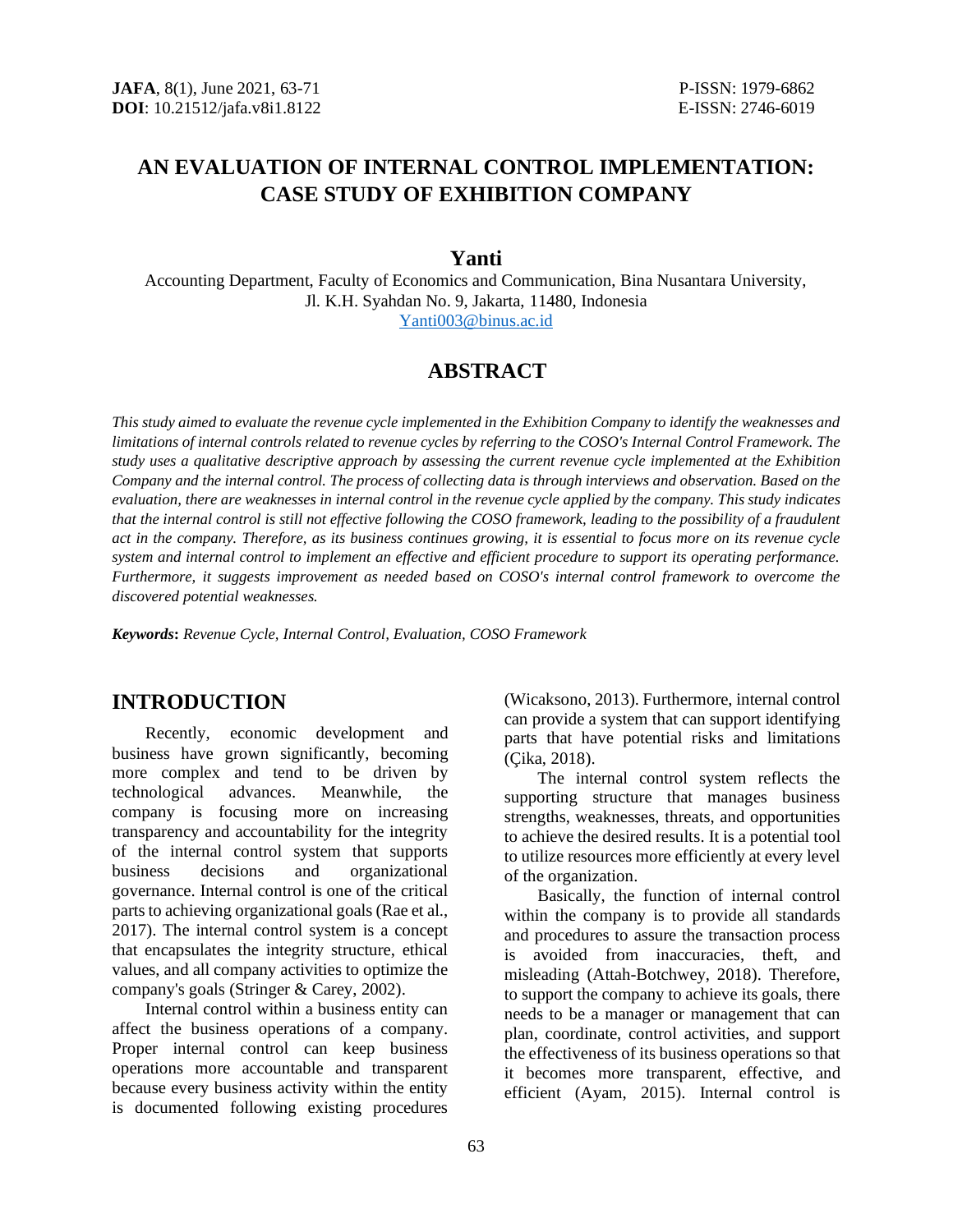process-oriented, focusing more on business processes than on the outcomes of the methods.

Committee of Sponsoring Organizations of the Treadway Commission (COSO) 's Internal Control-Integrated Framework defines internal control as "a process, influenced by an entity's board of management, and other personnel, designed to provide reasonable assurance regarding the achievement of objectives in the following categories: 1) operational effectiveness and efficiency 2) reliability of financial reporting 3) compliance with existing laws and regulations" (Schandl & Foster, 2019; The Committee of Sponsoring Organizations of the Treadway Commission, 2013). COSO framework focuses on five elements of internal control: control environment, risk assessment, control activities, information and communication, and monitoring activities (Graham, 2015). The objectives identify what the organization wants to achieve and the components to determine what is required to achieve these objectives.

The five internal control components are:

1. Control Environment

The Control Environment is a basic standard dan structure that provides internal control within the organization. Reasonable environment control will create a conducive atmosphere and set the tone for implementing effective internal control. Adequate internal control requires human resources who have integrity and ethics. The company is responsible for upholding such integrity and ethics. The code of ethics is made in writing, formally, and socialized to all members of an organization. Management activities show the importance of internal control in a company for employees.

2. Risk Assessment

Risk Assessment is a dynamic process to identify and analyze risks in achieving the company's objectives. Besides that, risk assessment is the basic form for determining how risks should be managed and identifying areas where possible threats or risks of inaccuracies or losses will occur. In the risk assessment, management needs to consider the impact of possible changes in the internal and external environment and potentially manage these impacts.

3. Control Activities

The action established by the organization's policies, procedures, and standards to help ensure management directives to reduce risks to the achievement of objectives that perform at all levels of the organization, at various steps of the business processes, and through the technological environment. Examples of control activities are proper authorization of transactions and activities, validation, review, and segregation of responsibilities. Control activities are essential for implementing internal controls to minimize the occurrence of errors or fraud.

4. Information and Communication

The company requires communication and information to implement its internal control responsibilities to achieve financial reporting objectives. Communication is an ongoing and repetitive process of providing and acquiring the information required to design, implement, and evaluate internal controls and assess their effectiveness. Besides that, information and communication is a form of identifying, recording, and exchanging information in a particular state and time frame to carry out their duties and responsibilities both internally and externally.

5. Monitoring Activities

Monitoring is ongoing evaluations to ensure that each of the five components of internal control, including the rules that affect the principles within each part, are present and functioning and also identifies the possible elements where the most significant risk or threat of inaccuracies or loss would exist. The most significant threat will be receiving more attention and control. An awareness of the organization's integrity and ethical values reinforces the accountability culture for employees, which is reflected in the extent of monitoring activities (Stringer & Carey, 2002).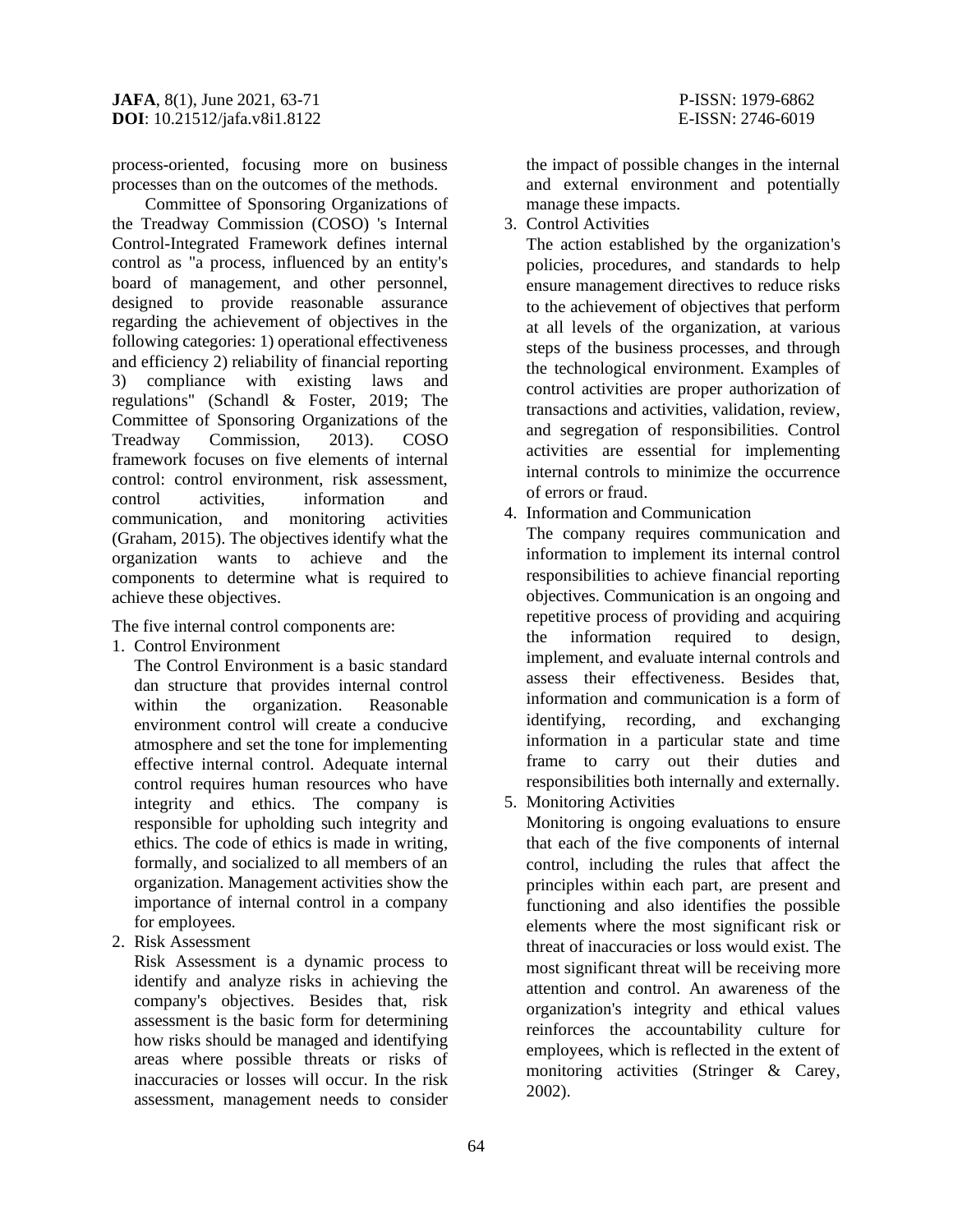An exemplary implementation of internal controls can improve the accountability and transparency of business operations (Ayam, 2015). This can happen because every business activity in the entity is well-documented and can prevent abnormality. The company's operational activities should be well arranged and coordinated to reduce the occurrence of fraud and to be more effective, efficient, and transparent (Lawson et al., 2017).

Small-medium enterprises usually have internal controls that are influenced by certain issues inherent in small companies. These issues are characteristic of small companies due to lack of segregation of duties, not many employees, simple bookkeeping, limitation of internal controls, and the possibility to override management ((Büyükçoban & Ünkaya, 2016). The company must develop an efficient and effective internal control system in the accounting cycle to detect or prevent fraud (Foster et al., 2010). Internal control is not only designed for a multinational company but also small-medium enterprise businesses. The previous study shows differences in the implementation of internal control in each company depending on size, organization structure, and operating performance (Çika, 2018; Liu et al., 2017; Stringer & Carey, 2002). In Turkey, internal control effectively detects fraudulent acts in the financial statement. It has led to the economic competence of small and medium enterprises, which is different from large companies that have a better vision of fraud indicators in financial statements. (Büyükçoban & Ünkaya, 2016).

In Nigeria, measures of internal control systems, including the control environment and control activities, positively affect the Small-Medium Enterprises' operating performance (Adegboyegun et al., 2020). Hence, Small-Medium Enterprises should maintain and take advantage of the positive impact of the control activities and control environment to improve their operating performance. Besides that, Small Medium Enterprises face challenges implementing internal control due to employeerelated issues like indiscipline in working hours, unclear duties and responsibilities, and lack of cooperation.

Then, (Monday et al., 2014) evaluated the impact of internal control on the performance of small-medium enterprises in Lagos. The study employing a random technique sampled 200 small business owners in Lagos State. It was found that internal control has a significant effect on operating efficiency, profitability, and company viability Small-Medium Enterprises in Lagos. Therefore, this study recommends that Small-Medium Enterprise managers consider internal control issues to increase revenue and reduce the risk of fraud and loss.

Internal control is a critical element in the business cycle, especially in sales and the cash receipt cycle, which is the central core of business in the company. The revenue cycle plays a role in describing a set of activities of direct exchange of finished goods or services for cash in a single transaction between a seller and a buyer (Romney et al., 2006). The essential purpose of the revenue cycle is to provide the right product in the right place at the right time for the right price. However, the revenue cycle can generally be divided into three primary activities: sales, accounts receivable management, and cash receipts. These activities are interrelated; If one has a problem, it will affect other activities.

This study purposes of evaluating the implementation of internal control in one of the exhibition organizing companies. The company is classified as a small-medium business based on the company's annual sales turnover. The company has several branch offices in Central Java, East Java, Sumatra, Kalimantan, Sulawesi, and Bali. Each branch has two or three employees depending on the store's exhibition volume. Generally, Exhibition Company managed exhibitions engaged in property, clothes, automotive, and other products. Each branch employee consists of administrative staff, marketing staff, and operational staff. They have a responsibility and report to the manager of the branch.

The company uses the system, namely Accurate, for recording and reporting on all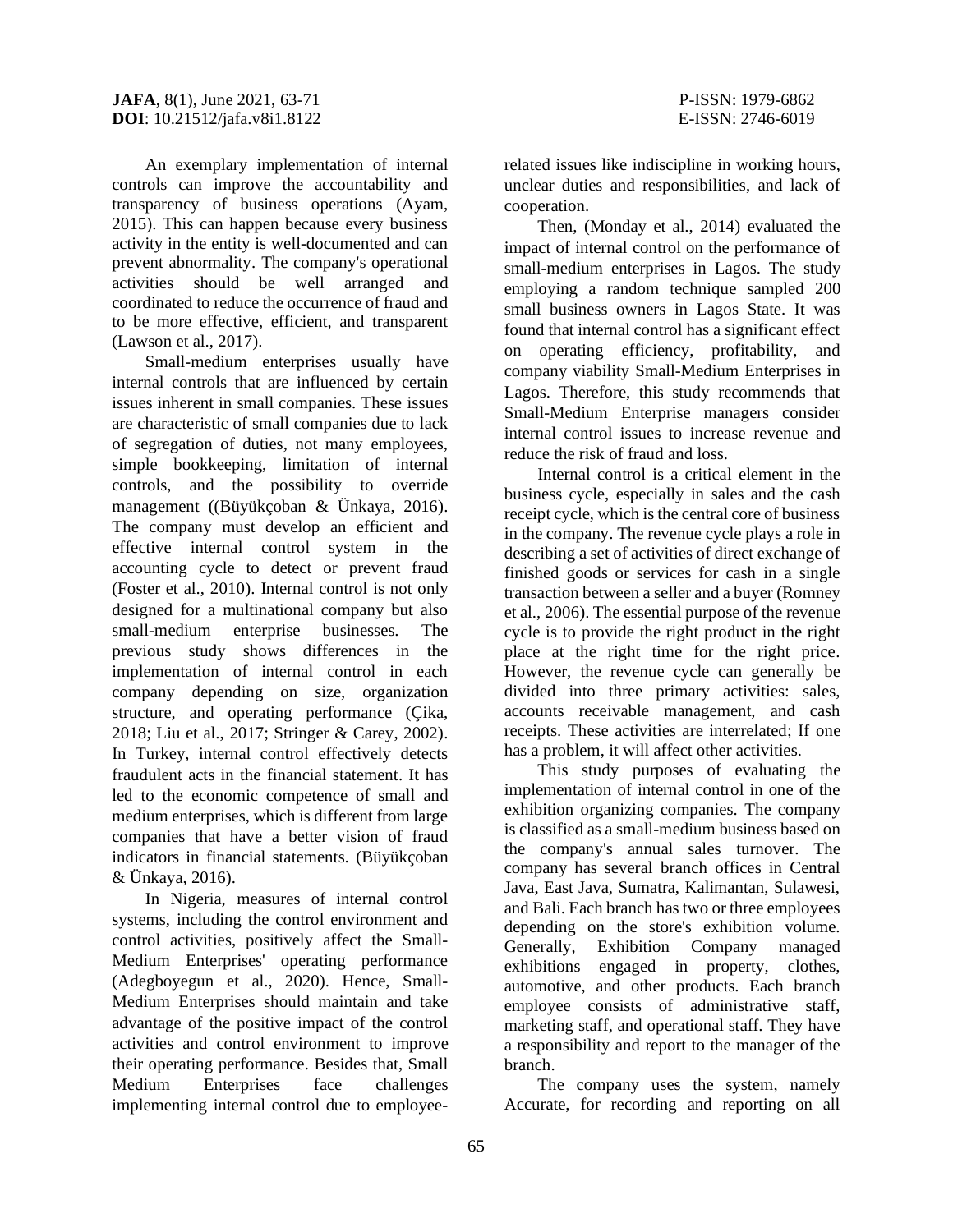branch operations. However, the system is not integrated with branches only operates centrally at the head office. Therefore, the branch office will be generated a report manually by filling out the agreement form, customer billing, exhibition date, price, and kind of product. The document was then sent to the head office via email. Furthermore, the head office will fill in manually in the Accurate system by referring to the form emailed to the branch.

Since Exhibition Company belongs to the small business category, which usually ignores the importance of internal control in operations, small business owners tend to apply a combination of self-interest and personal financial considerations as their goal. The system used to support the operational activities of the Exhibition Company tends to be centralized. This raises the potential for manipulation of information originating from the branch. In addition, there are bad debts in the company's operational activities and even the uncollectible receivable. In addition, there are also frequent fake claims received from branches due to the company's limited internal control.

Based on the descriptive above, the problems that will be discussed in this study are: (1) identify the possible risks in revenue cycle related to ongoing operational activities, (2) evaluate of current company's internal control using COSO's elements to anticipate and managing uncollectible accounts, and (3) propose recommendation to existing internal control based on COSO's internal control framework.

## **METHODS**

The study uses a qualitative descriptive approach by assessing the current revenue cycle applied at the Exhibition Company and the internal control applied in that cycle. Natural processes are used in qualitative research to understand phenomena in terms specific to a topic. The researcher does not manipulate the interest in the phenomenon being discussed. The description model represents an image of the details of an event, social situation, or relationship. The results of descriptive research are in the form of a comprehensive explanation of

the topic studied (Saunders et al., 2016). This study applies a case study model to analyze the business processes of the Exhibition Company based on the principles of the five elements of COSO internal control and then identify the potential risks in operational activities primarily regarding its revenue recognition and bookkeeping method. The procedure in collecting data in this research uses a semi-structured interview with open questions from general to specific questions that allow the interviewee to provide more comprehensive answers. This type of data is obtained from the company's executive level, which deals with sales and promotion activity, from the board of directors to the managers, and direct observations by the author.

## **RESULT AND DISCUSSION**

#### **A. Current Business Process of Exhibition Company**



Figure 1 Business Process of Exhibition Company

Based on figure 1, the business process can be described as below:

- 1. Initially, the customer will submit an offer to the branch marketing staff related to the selected exhibition.
- 2. Then, the administrative staff of the branch office will submit a proposal document with information on the size of the booth, the exhibition period, the type of product selected by the customer during the exhibition, and the exhibition venue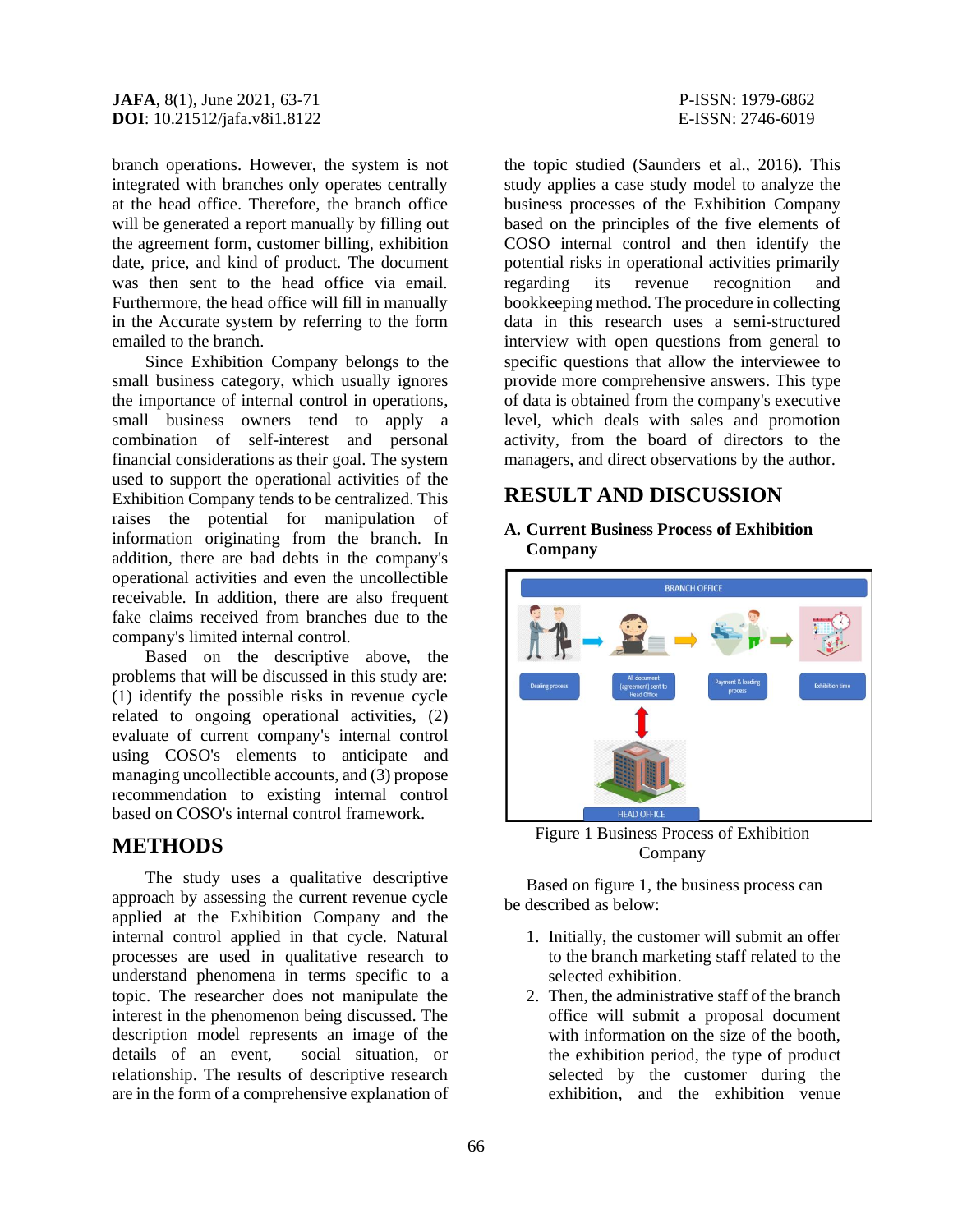chosen by the prospective customer. The branch office manager must sign the contract document before the document is sent to the head office. The document will be sent by email to head office.

- 3. The Head Office administrative staff will verify all contracts sent from each branch by completing approval from the marketing supervisor and administrative supervisor. All information based on contracts will be input to the Accurate system that only operates at the Head Office to produce a bill following the agreed rental price. The documents are made in two copies and must have approval from the Finance manager.
- 4. After the approval process is completed in Head Office, the agreed invoice and contract will be returned via email to the branch office to accompany a signature from the prospective customer.
- 5. The payment for exhibition bills is centered on the head office account number. Then, Head Office provides a notification to the branch regarding the status of the payment. When payment is completed, the Head Office will issue a permit for a warehouse-approved loading dock for exhibition equipment based on the approval of the operational supervisor, and a printout document will be sent to the branch office and submitted to related parties.
- 6. The branch office administrative staff have responsibility for the outstanding payment report. If the payment amount is different from the Bill, the branch office staff should be responsible for the underpayment Bill from the prospective customer.
- 7. During the exhibition time, the company will assign one staff to assist and be in charge of the exhibition booth design for customers.

#### **B. Identify Risk and risk management in the revenue cycle.**

Based on the interview process with the employee of Exhibition Company, the researcher defines several potential risks embedded in the

company and risk management to mitigate the risk.

Table 1 Potential Risk in Revenue Cycle

| l'adie i Potential Risk III Revenue Cycle<br><b>Activities</b><br><b>Potential</b><br><b>Risk</b> |                 |                               |  |
|---------------------------------------------------------------------------------------------------|-----------------|-------------------------------|--|
|                                                                                                   |                 |                               |  |
|                                                                                                   | <b>Risk</b>     | <b>Management</b>             |  |
| <b>Billing Method</b>                                                                             | The             | It provides pre-              |  |
| and supporting                                                                                    | documents       | number                        |  |
| document                                                                                          | such as         | documents and                 |  |
|                                                                                                   | Bills/Invoices  | synchronizatio                |  |
|                                                                                                   | are not         | n to make the                 |  |
|                                                                                                   | numbered        | verifying                     |  |
|                                                                                                   | regularly, and  | process less                  |  |
|                                                                                                   | there are       | complicated                   |  |
|                                                                                                   | inconsistencie  | and avoid                     |  |
|                                                                                                   | s in document   | fraud by the                  |  |
|                                                                                                   | numbering.      | branch office.                |  |
|                                                                                                   | The branch      | Furthermore,                  |  |
|                                                                                                   | office can      | <b>Head Office</b>            |  |
|                                                                                                   | manipulate      | can directly                  |  |
|                                                                                                   | the amount on   | contact the                   |  |
|                                                                                                   | the Bill and    | customer to                   |  |
|                                                                                                   | additional      | verify the                    |  |
|                                                                                                   | contract        | amount stated                 |  |
|                                                                                                   | clauses         | on the agreed                 |  |
|                                                                                                   | submitted to    | bills.                        |  |
|                                                                                                   | the head        | Moreover, this                |  |
|                                                                                                   | office          | is very useful                |  |
|                                                                                                   |                 | for audit                     |  |
|                                                                                                   |                 | purposes in                   |  |
|                                                                                                   |                 | terms of                      |  |
|                                                                                                   |                 | evaluating the                |  |
|                                                                                                   |                 | validity,                     |  |
|                                                                                                   |                 | existence, and                |  |
|                                                                                                   |                 | completeness.                 |  |
| <b>Billing</b> and                                                                                | There is a      | Head Office                   |  |
| term of                                                                                           | possibility of  | will mention                  |  |
|                                                                                                   | unpaid          | the term of                   |  |
| payment                                                                                           | exhibition      |                               |  |
|                                                                                                   | bills from the  | payment in the                |  |
|                                                                                                   | customer and    | agreed Bill.<br>The Bill must |  |
|                                                                                                   | lead to         |                               |  |
|                                                                                                   |                 | be paid off                   |  |
|                                                                                                   | uncollectable   | before the<br>exhibition is   |  |
|                                                                                                   | accounts        |                               |  |
|                                                                                                   | receivable.     | held.                         |  |
|                                                                                                   | Usually, the    |                               |  |
|                                                                                                   | customer will   |                               |  |
|                                                                                                   | run away from   |                               |  |
|                                                                                                   | responsibility. |                               |  |
|                                                                                                   | This happens    |                               |  |
|                                                                                                   | because of a    |                               |  |
|                                                                                                   | lack of         |                               |  |
|                                                                                                   | internal        |                               |  |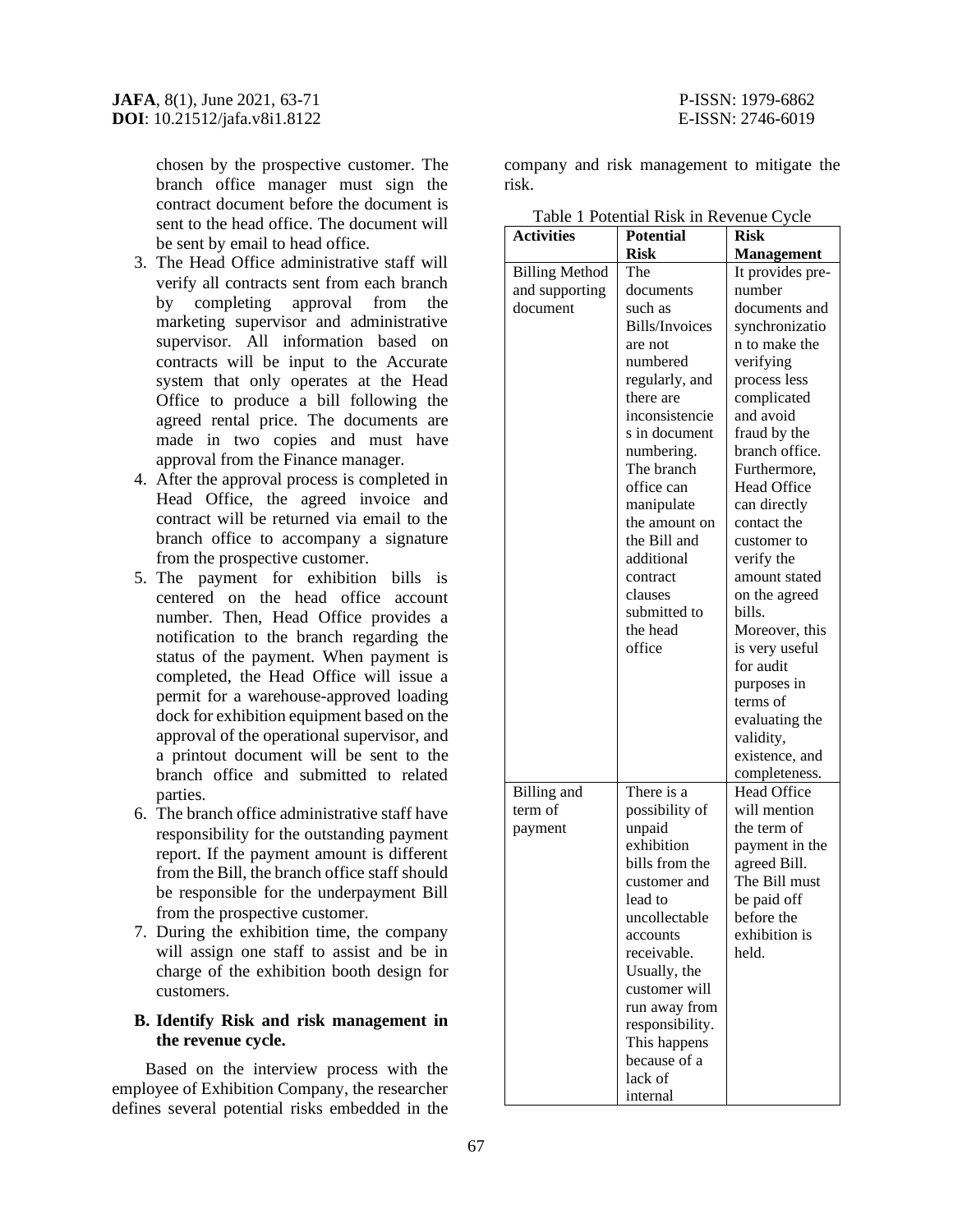| <b>Activities</b> | <b>Potential</b>   | <b>Risk</b>       |
|-------------------|--------------------|-------------------|
|                   | <b>Risk</b>        | <b>Management</b> |
|                   | control on the     |                   |
|                   | revenue cycle.     |                   |
| Unreported        | The branch         | The head          |
| exhibition        | office             | office will do    |
| activities by     | marketing          | inspections       |
| branch office     | staff did not      | regularly to the  |
|                   | inform the         | exhibition        |
|                   | <b>Head Office</b> | venue without     |
|                   | about the          | prior notice to   |
|                   | existing           | a branch          |
|                   | exhibition         | office.           |
|                   | activities.        |                   |
| Policy of         | <b>Fictitious</b>  | Every             |
| Reimbursemen      | reimbursemen       | reimbursement     |
| t                 | t transactions     | transaction       |
|                   | claimed by the     | must be           |
|                   | branch office.     | supported by      |
|                   |                    | an official       |
|                   |                    | receipt from      |
|                   |                    | the store, and    |
|                   |                    | handwritten       |
|                   |                    | forms of          |
|                   |                    | receipts are not  |
|                   |                    | allowed.          |

#### **C. Evaluation The Internal Control in The Revenue Cycle according to COSO's Element.**

To provide the proper recommendations, the researcher tries to evaluate the internal controls that the company has implemented. The evaluation process compares field facts and findings in the existing internal control system concerning the COSO internal control. The company has implemented two elements of COSO internal control: risk assessment and control activities. Risk can be defined as the possibility of an event that may occur and have a negative impact on the achievement of company goals. In this case, the company has already determined possible risks in its activity and overcome them. Moreover, the control activities consist of policies and procedures which help ensure the direction from management on internal controls and have been implemented to determine the risks (Romney et al., 2006).

The company has implemented risk management to mitigate the possibility of the risk occurring, but some activities still have some shortcomings. First, the Bill should be well prenumbered and synchronized to prevent price manipulation. However, there is still the possibility of cooperation between marketing staff and customers to manipulate contract value. These documentation and business activities' recommendations are aligned with the control activities and the information and communication components of COSO's internal control model. Second, the Head Office should make a sudden visitation to avoid unreported exhibition practices. However, fraudulent actions can occur because when the head office staff visited the exhibition, no fraud was found. Still, it could potentially happen in other exhibition areas. Third, the head office required that every submission of reimbursement must be submitted in an official receipt form. But there is still a risk because the head office does not know the main purpose of the money reimbursed, whether for personal use or not related to the company's operations. Furthermore, the control of activities carried out is still centralized at the head office and has not accommodated activities at branches. This also impacts the implementation of rules that are applied to the tendency to have gaps for the occurrence of risks that have been carried out.

There are three COSO elements that have not been appropriately implemented in the company: the control environment, information and communication, and monitoring. The control environment is the main of all control activities; management should control all company parties, either at the head office and also branches. It is a shared view of understanding and preventing risk by creating corporate value and work culture. Besides that, communication and information are the processes of delivering information at every level of the company. So, it can be concluded, the basis of all the risks on this company is the absence of standard procedures.

### **CONCLUSION**

Based on the evaluation, the exhibition company's internal control procedures are still not adequate and lacking in a certain way. The company only applies two of COSO's internal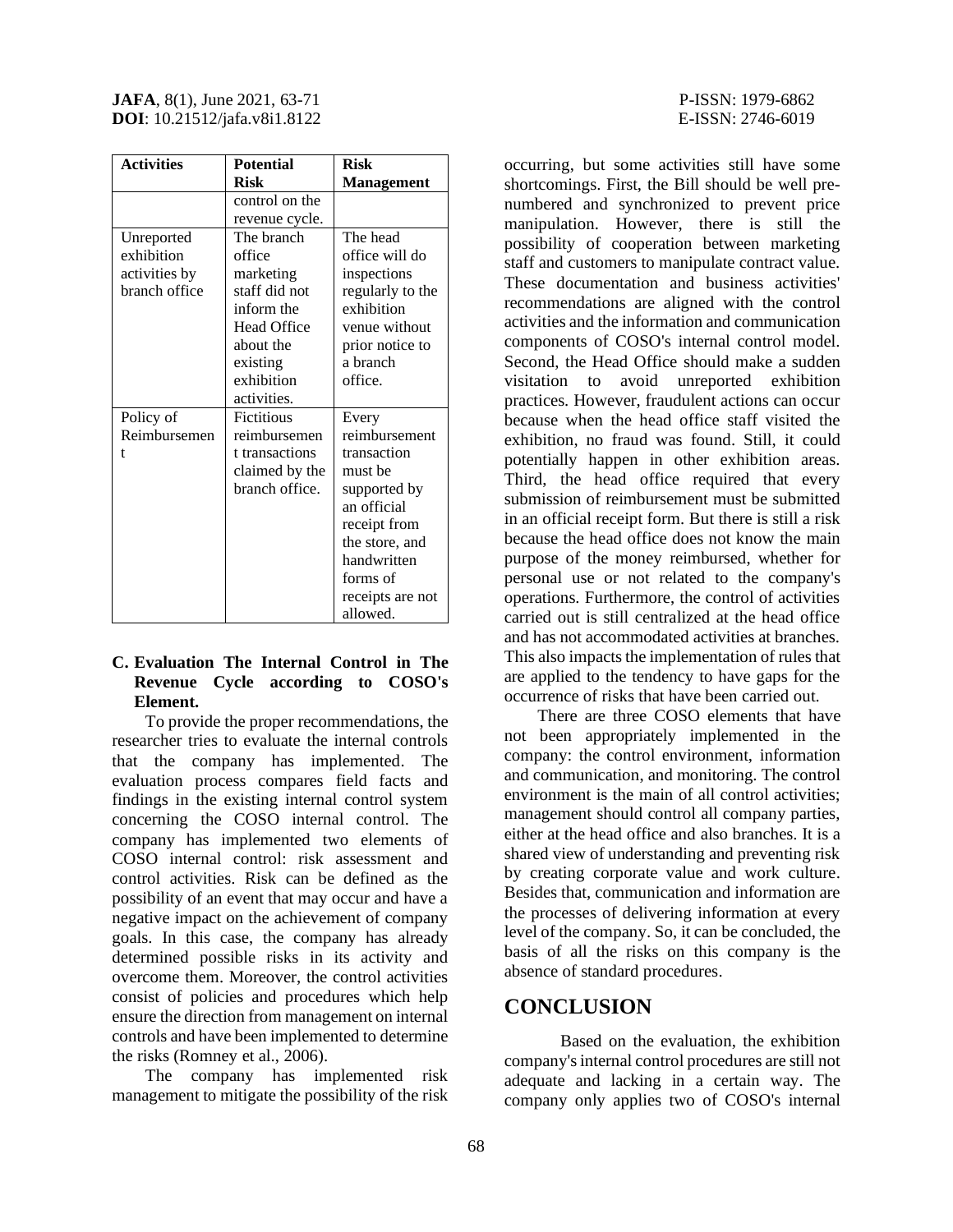control elements, risk assessment and control activity. Besides that, the controlling environment as the main element in internal control has not been implemented yet, followed by aspects of information and communication and control elements. The interview results with respondents stated that the internal control standards were not yet in place due to the ineffectiveness of the company's adoption of COSO internal control elements. Furthermore, the internal control system is centralized only at the Head office, so it can not accommodate internal control activity in the branch. This can result in applied internal controls likely still to have a gap in case of identified risks.

This study was limited because the researcher generated the data from one company, and the interview process was only from the selected employee. Therefore, caution should be exercised in the interpretation of the results. Besides that, the researcher 'can't access documents related to the revenue cycle, not all, because the management limits it. However, the finding from this study remains valid. Future researchers can explore the impact of internal control systems on other companies or universities.

The company should improve its handling of documentation for better control and reliability of their business transactions. Appropriate segregation of duties should be implemented within the company to minimize the possibility of fraud and employee theft. It is also recommended to conduct audits by Head Office periodically. In addition, the researcher provides several recommendations that are considered more appropriate and adequate according to COSO's Internal Control, as follows:

|  | Tabel 2 Recommendation COSO's Element |  |
|--|---------------------------------------|--|
|--|---------------------------------------|--|

| N  | Descrip-    | $\cos$ <sup>o</sup> 's | Limita-   | Recomm-   |
|----|-------------|------------------------|-----------|-----------|
| 0. | tion        | Element                | tion      | endation  |
| 1  | Non-        | Control                | Different | The       |
|    | Standard    | Environ                | Risk      | managem   |
|    | of Internal | ment                   | manageme  | ent need  |
|    | Control     |                        | nt        | to        |
|    |             |                        |           | improve   |
|    |             |                        |           | internal  |
|    |             |                        |           | control   |
|    |             |                        |           | standards |

| N              | Descrip-    | COSO's         | Limita-       | Recomm-                |
|----------------|-------------|----------------|---------------|------------------------|
| 0.             | tion        | <b>Element</b> | tion          | endation               |
|                |             |                |               | with the               |
|                |             |                |               | perspectiv             |
|                |             |                |               | e of                   |
|                |             |                |               | COSO                   |
|                |             |                |               | elements;              |
|                |             |                |               | Managem                |
|                |             |                |               | ent                    |
|                |             |                |               | actively               |
|                |             |                |               | reminds                |
|                |             |                |               | company                |
|                |             |                |               | values                 |
|                |             |                |               | and                    |
|                |             |                |               | culture to<br>all      |
|                |             |                |               | branches               |
| $\overline{c}$ | A           | Control        | Fraudulent    | <b>Branch</b>          |
|                | centralized | Environ        | act<br>by     | Office                 |
|                | system      | ment           | branch        | should                 |
|                | which<br>is |                | office that   | implemen               |
|                | only used   |                | may           | t<br>an                |
|                | Head<br>in  |                | reduce        | Accurate               |
|                | office, not |                | branch        | system to              |
|                | integrated  |                | office        | mitigate               |
|                | with<br>the |                | revenue.      | potential              |
|                | branch      |                |               | fraud and              |
|                | office.     |                |               | maintain               |
|                |             |                |               | the                    |
|                |             |                |               | company'<br>s business |
|                |             |                |               | continuity             |
|                |             |                |               |                        |
| 3              | Do          | Control        | Exhibition    | The head               |
|                | inspection  | Activitie      | fraud         | office                 |
|                | regularly   | S              | doesn't       | made<br>an             |
|                | to          |                | happen in     | agreement              |
|                | exhibition  |                | the<br>place  | with                   |
|                | venue to    |                | that          | malls<br>- or          |
|                | prevent     |                | visited by    | Building               |
|                | unreported  |                | Head          | managem                |
|                | event by    |                | office        | ent for the            |
|                | the branch  |                | representa    | exhibition             |
|                | office.     |                | tive.         | location<br>due<br>to  |
|                |             |                |               | <b>CCTV</b>            |
|                |             |                |               | video                  |
|                |             |                |               | recording              |
|                |             |                |               | and                    |
|                |             |                |               | imposed                |
|                |             |                |               | sanctions              |
|                |             |                |               | on                     |
|                |             |                |               | dismissin              |
|                |             |                |               | g regional             |
|                |             |                |               | managers               |
|                |             |                |               | and                    |
|                |             |                |               | branches               |
| 4              | Bill is not | Control        | <b>Branch</b> | involved.<br>The       |
|                |             |                |               |                        |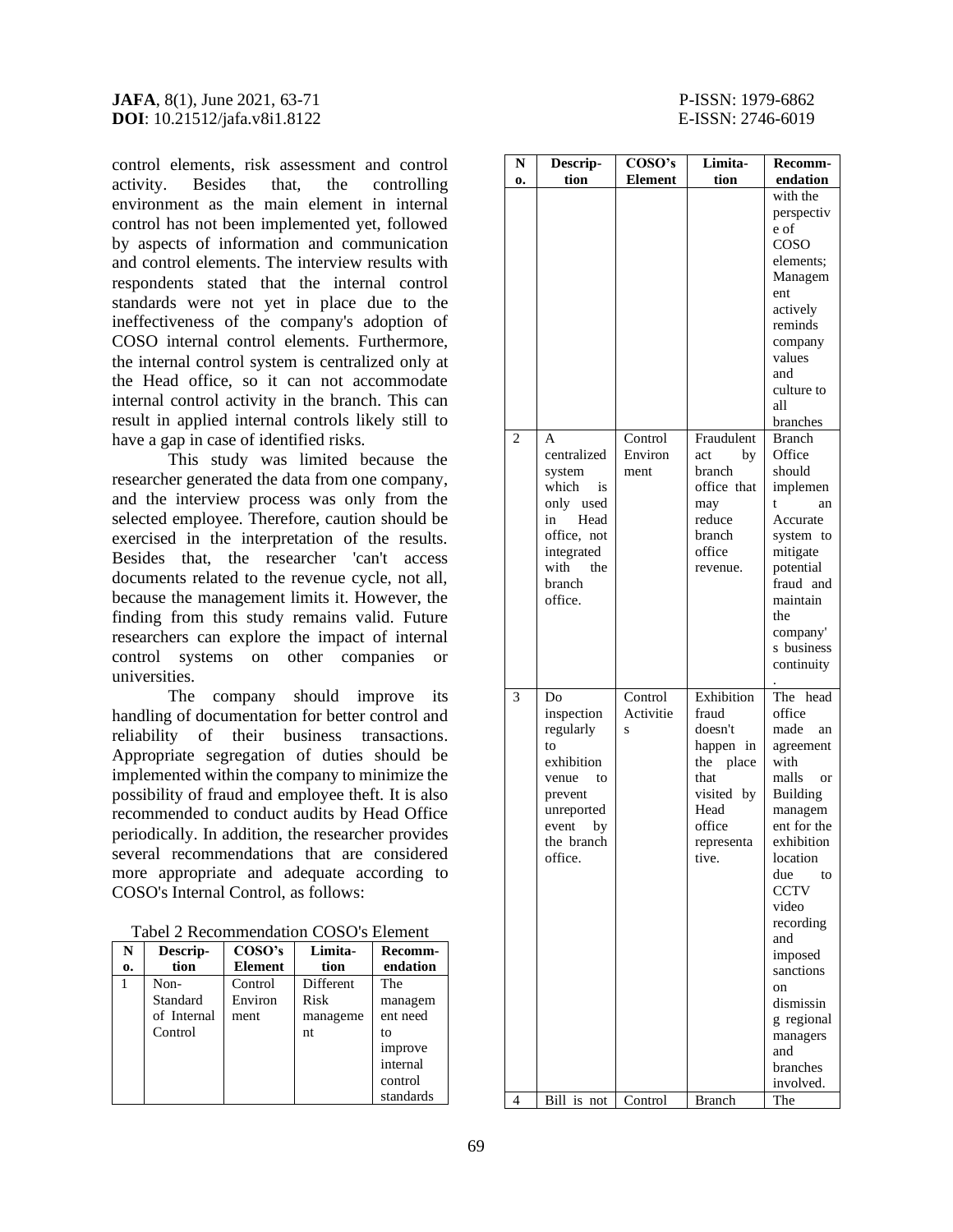| N  | Descrip-                                                                                    | COSO's                | Limita-                                                                                                                    | Recomm-                                                                                                                                                                                                                                                                                                          |
|----|---------------------------------------------------------------------------------------------|-----------------------|----------------------------------------------------------------------------------------------------------------------------|------------------------------------------------------------------------------------------------------------------------------------------------------------------------------------------------------------------------------------------------------------------------------------------------------------------|
| 0. | tion                                                                                        | <b>Element</b>        | tion                                                                                                                       | endation                                                                                                                                                                                                                                                                                                         |
|    | well<br>prenumber<br>ed                                                                     | Activitie<br>S        | marketing<br>staff<br>and<br>customers<br>work<br>together to<br>commit<br>fraud<br>by<br>manipulati<br>the<br>ng<br>Bill. | contract<br>preparatio<br>n process,<br>including<br>the<br>agreement<br>on<br>exhibition<br>prices at<br>the<br>branch,<br>requires<br>approval<br>from the<br>head<br>office; the<br>approval<br>process<br>involves<br>finance<br>managers<br>to<br>operation<br>supervisor<br>s, not<br>limited to<br>branch |
| 5  | The<br>reimburse<br>ment<br>process<br><i>is</i><br>based<br>on<br>the official<br>receipt. | Control<br>activities | Many<br>fictitious<br>claims due<br>to<br>fraudulent<br>transactio<br>n receipt.                                           | managers.<br>All<br>operation<br>al<br>transactio<br>ns should<br>be<br>recorded<br>to<br>an<br>Accurate<br>system to<br>prevent<br>Fictitious<br>claims.<br>Use<br>recomme<br>nded<br>vendors to<br>process<br>the<br>operation<br>al<br>activities.                                                            |

### **REFERENCES**

Adegboyegun, A. E., Ben-Caleb, E., Ademola, A. O., Oladutire, E. O., & Sodeinde, G. M. (2020). Internal control systems and operating performance: Evidence from

small and medium enterprises (SMEs) in Ondo state. *Asian Economic and Financial Review*, *10*(4), 469–479. https://doi.org/10.18488/journal.aefr.2020 .104.469.479

- Attah-Botchwey, E. (2018). Internal control as a tool for efficient management of revenue mobilization at the metropolitan, municipal and district assemblies in Ghana: A case study of Accra Metropolitan Assembly. *American International Journal of Contemporary Research*, *8*(1), 29–36.
- Ayam, J. R. A. (2015). An Analysis of Revenue Cycle Internal Controls in Ghanaian Universities. *Case Studies in Business and Management*, 2(2), 1. https://doi.org/10.5296/csbm.v2i2.7320
- Büyükçoban, A., & Ünkaya, D. G. (2016). The Role of Internal Control to Prevent the Fraud in Small and Micro Enterprises: A Turkish Perspective. *IOSR Journal of Business and Management*, *18*(10), 1–5. https://doi.org/10.9790/487x-1810010105
- Çika, N. (2018). Development of Internal Controls in Small and Medium Enterprises - Case of Albania. *European Journal of Marketing and Economics*, *1*(1), 53–62. https://doi.org/10.26417/ejme.v1i1.p53-62
- Foster, B. P., McClain, G., & Shastri, T. (2010). Impact on pre-and post-sarbanes oxley users' perceptions by incorporating the auditor's fraud detection responsibility into the auditor's internal control report. *Research in Accounting Regulation*, *22*(2), 107–113.

https://doi.org/10.1016/j.racreg.2010.07.0 05

- Graham, L. (2015). *Internal Control Audit and Compliance: Documentation and Testing Under the New COSO Framework* (1st ed.). Wiley.
- Lawson, B. P., Muriel, L., & Sanders, P. R. (2017). A survey on firms' implementation of COSO's 2013 Internal Control– Integrated Framework. *Research in Accounting Regulation*, *29*(1), 30–43. https://doi.org/10.1016/j.racreg.2017.04.0 04